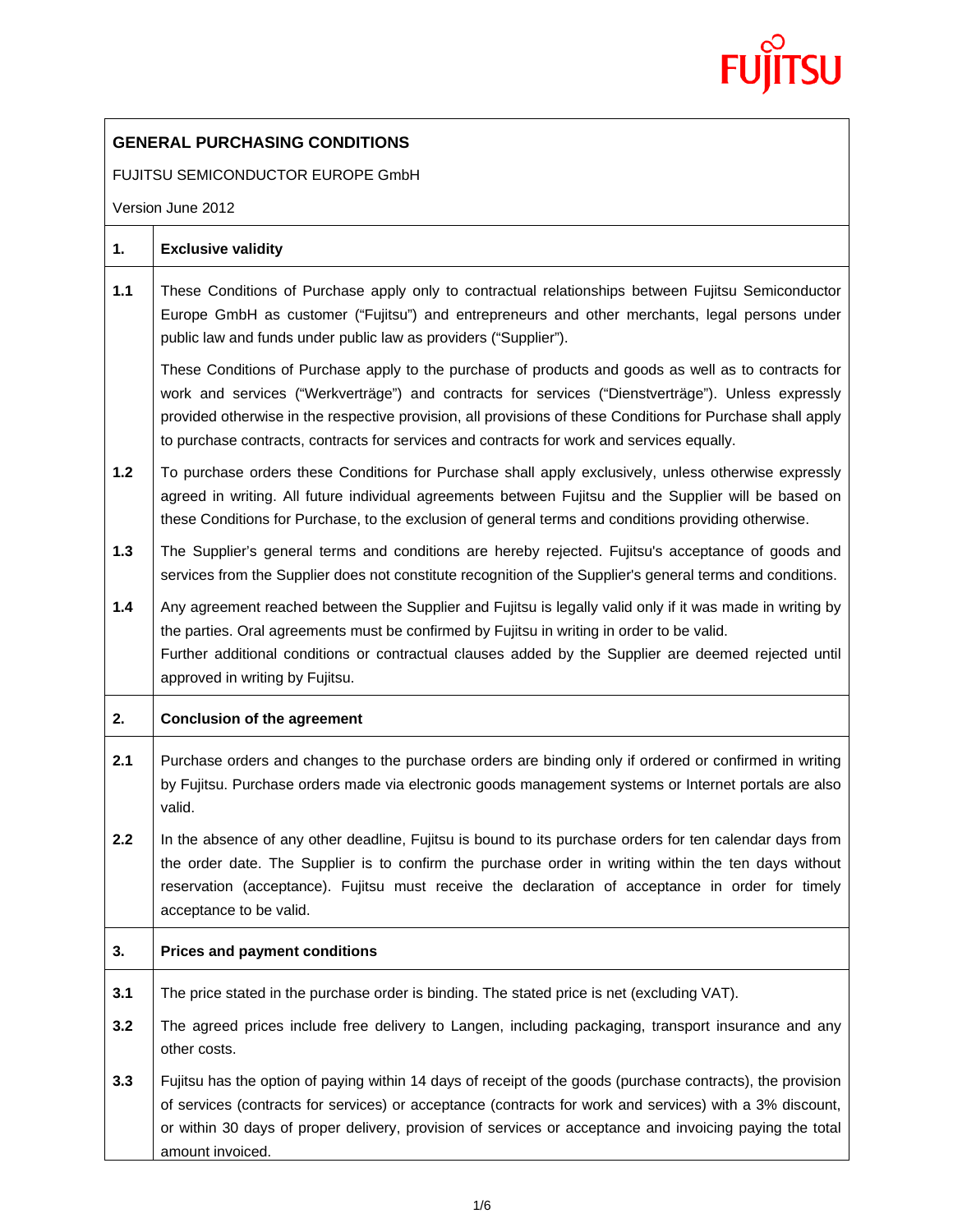

| 3.4 | Fujitsu may choose to pay in cash, by cheque or by bank transfer. The date of payment by Fujitsu is<br>relevant in the assessment of timely payment.                                                                                                                                                                                                                                                                                                           |
|-----|----------------------------------------------------------------------------------------------------------------------------------------------------------------------------------------------------------------------------------------------------------------------------------------------------------------------------------------------------------------------------------------------------------------------------------------------------------------|
| 3.5 | Fujitsu is deemed to be in default only when a written reminder is issued by the Supplier after the<br>payment is due.                                                                                                                                                                                                                                                                                                                                         |
| 4.  | Times for delivery and services, delays                                                                                                                                                                                                                                                                                                                                                                                                                        |
| 4.1 | Deadlines and dates for deliveries and services are binding and shall be adhered to exactly. These<br>deadlines and dates refer to the date of receipt of the goods by Fujitsu, or the provision of services or the<br>presentation for acceptance respectively.                                                                                                                                                                                               |
| 4.2 | The Supplier is obliged to inform Fujitsu in writing of any delay in delivery or services. If the goods are<br>not delivered on time or the services are not provided in time, Fujitsu's statutory rights apply.                                                                                                                                                                                                                                               |
| 4.3 | Furthermore, in the event of a delay, Fujitsu is entitled to demand in writing a contractual penalty of no<br>more than 0.5% of the contractual value of the delivery or service affected by the delay for each calendar<br>week of delay, in total no more than 5% of the total contractual value. Fujitsu reserves the right to claim<br>further damage due to the delay. The contractual penalty will be set off against this further claim for<br>damages. |
| 5.  | Services, delivery and passage of risk                                                                                                                                                                                                                                                                                                                                                                                                                         |
| 5.1 | The address for the delivery of goods or the provision of services is Fujitsu's premises in Langen, unless<br>otherwise specified in the purchase order.                                                                                                                                                                                                                                                                                                       |
| 5.2 | Partial deliveries or services are not permitted without prior written consent by Fujitsu.                                                                                                                                                                                                                                                                                                                                                                     |
| 5.3 | Unless otherwise provided in the individual agreements, the risk is transferred upon delivery of the goods<br>to the agreed address of delivery or services in accordance with section 5.1.                                                                                                                                                                                                                                                                    |
|     | The time of passage of risk for purchase contracts will also be determined in agreement with the<br>Incoterms 2010. In the event that no individual agreements were made in this respect, the clause<br>"delivery duty paid" (DDP) shall apply.                                                                                                                                                                                                                |
| 6.  | Acceptance                                                                                                                                                                                                                                                                                                                                                                                                                                                     |
|     | If the Supplier provides services under a contract for work and services, Fujitsu will conduct an<br>acceptance procedure. If requested by Fujitsu, the Supplier is obliged to support Fujitsu during<br>acceptance to a reasonable extent free of cost.                                                                                                                                                                                                       |
|     | Insofar as necessary, the details of the acceptance procedure (in particular acceptance criteria, tests,<br>time lines) will be provided for in the purchase order or a separate agreement.                                                                                                                                                                                                                                                                    |
| 7.  | <b>Warranty (purchase contracts)</b>                                                                                                                                                                                                                                                                                                                                                                                                                           |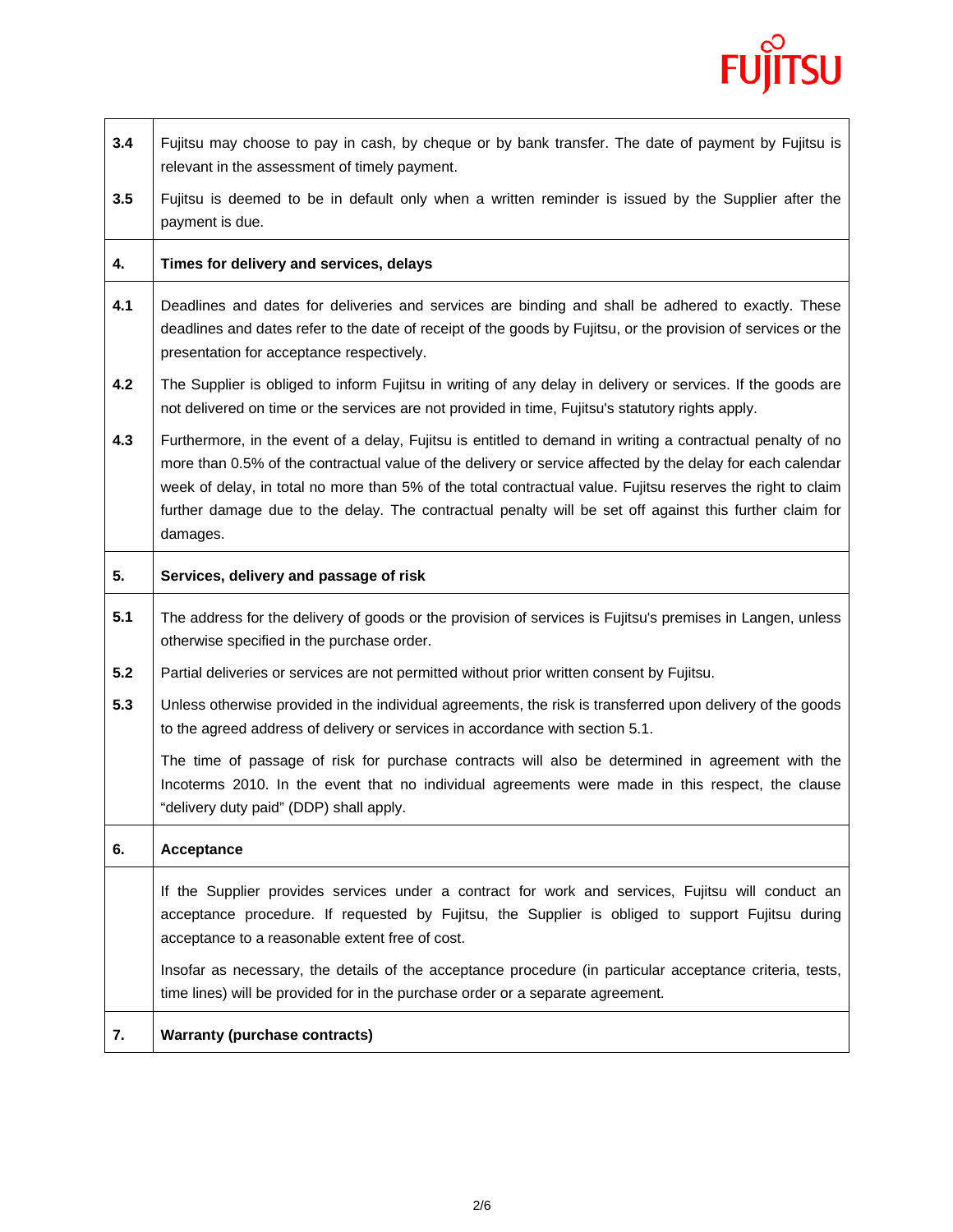## **FUJITSU**

٦

| 7.1  | The Supplier assumes liability for any defects in the delivered goods and warrants that they are delivered<br>with the features ordered and that they meet the requirements of Fujitsu. The Supplier also warrants that<br>it has full ownership of the delivered goods and that there are no conflicting third-party rights.                                                                                                                                                                                                                                                                                |
|------|--------------------------------------------------------------------------------------------------------------------------------------------------------------------------------------------------------------------------------------------------------------------------------------------------------------------------------------------------------------------------------------------------------------------------------------------------------------------------------------------------------------------------------------------------------------------------------------------------------------|
| 7.2  | Fujitsu is exempt from the statutory duty to immediately inspect the delivered goods and immediately<br>report any defects if the nature of the goods is such that an inspection upon delivery – even a spot check<br>- may impair the quality of the goods. This inspection duty does not apply to defects which are not<br>clearly evident. Defect reports are deemed timely provided they are sent by Fujitsu within 5 working days<br>of delivery or discovery of the defect at the latest. Payment is not valid as acknowledgement of proper<br>delivery.                                               |
| 7.3  | The Supplier is liable for defects for 2 years from the date of delivery.                                                                                                                                                                                                                                                                                                                                                                                                                                                                                                                                    |
| 7.4  | If the delivered goods are defective, Fujitsu is entitled under statutory requirements to opt for delivery of<br>new, non-defective goods, correction of the defect(s), a reduction in the purchase price or to withdraw<br>from the contract and claim damages or compensation for futile expenditure.                                                                                                                                                                                                                                                                                                      |
| 8.   | Warranty (contracts for work and services)                                                                                                                                                                                                                                                                                                                                                                                                                                                                                                                                                                   |
| 8.1  | The Supplier assumes liability for any defects in the manufactured goods and products and warrants that<br>they are delivered with the features ordered and that they meet the requirements of Fujitsu. The Supplier<br>also warrants that Fujitsu has or will obtain full ownership of the delivered goods and products and that<br>there are no conflicting third-party rights.                                                                                                                                                                                                                            |
| 8.2  | The Supplier is liable for defects for 2 years from the date of acceptance.                                                                                                                                                                                                                                                                                                                                                                                                                                                                                                                                  |
| 8.3  | If the manufactured goods and products are defective, Fujitsu is entitled under statutory requirements to<br>opt for delivery of new, non-defective goods, correction of the defect(s), a reduction in the purchase price<br>or to withdraw from the contract and claim damages or compensation for futile expenditure.                                                                                                                                                                                                                                                                                      |
| 9.   | <b>Product liability</b>                                                                                                                                                                                                                                                                                                                                                                                                                                                                                                                                                                                     |
| 9.1  | If claims are made against Fujitsu under producer liability, in accordance with the German Product<br>Liability Act (Produkthaftungsgesetz), due to breach of official safety regulations or something similar,<br>under domestic or foreign law, the Supplier will, upon written request, exempt Fujitsu from such claims,<br>to the extent that the goods, products or services delivered by the Supplier caused the damage. If Fujitsu<br>pays damages to third parties who have claimed them, the Supplier will reimburse these expenses<br>provided that Fujitsu is in a position to request indemnity. |
| 9.2  | The costs to be reimbursed by the Supplier include the costs for an appropriate recall, to the extent the<br>goods delivered by the Supplier were the reason for the recall.                                                                                                                                                                                                                                                                                                                                                                                                                                 |
| 9.3  | The Supplier is obliged to take out and maintain appropriate liability insurance for product liability cases.                                                                                                                                                                                                                                                                                                                                                                                                                                                                                                |
| 10.  | Intellectual and industrial property rights                                                                                                                                                                                                                                                                                                                                                                                                                                                                                                                                                                  |
| 10.1 | The Supplier assumes liability for any violation of patents, trademarks, utility models, copyrights or other<br>third party intellectual or industrial property rights in Germany or abroad caused by the delivered goods,<br>manufactured products and services and/or contractually appropriate use thereof.                                                                                                                                                                                                                                                                                               |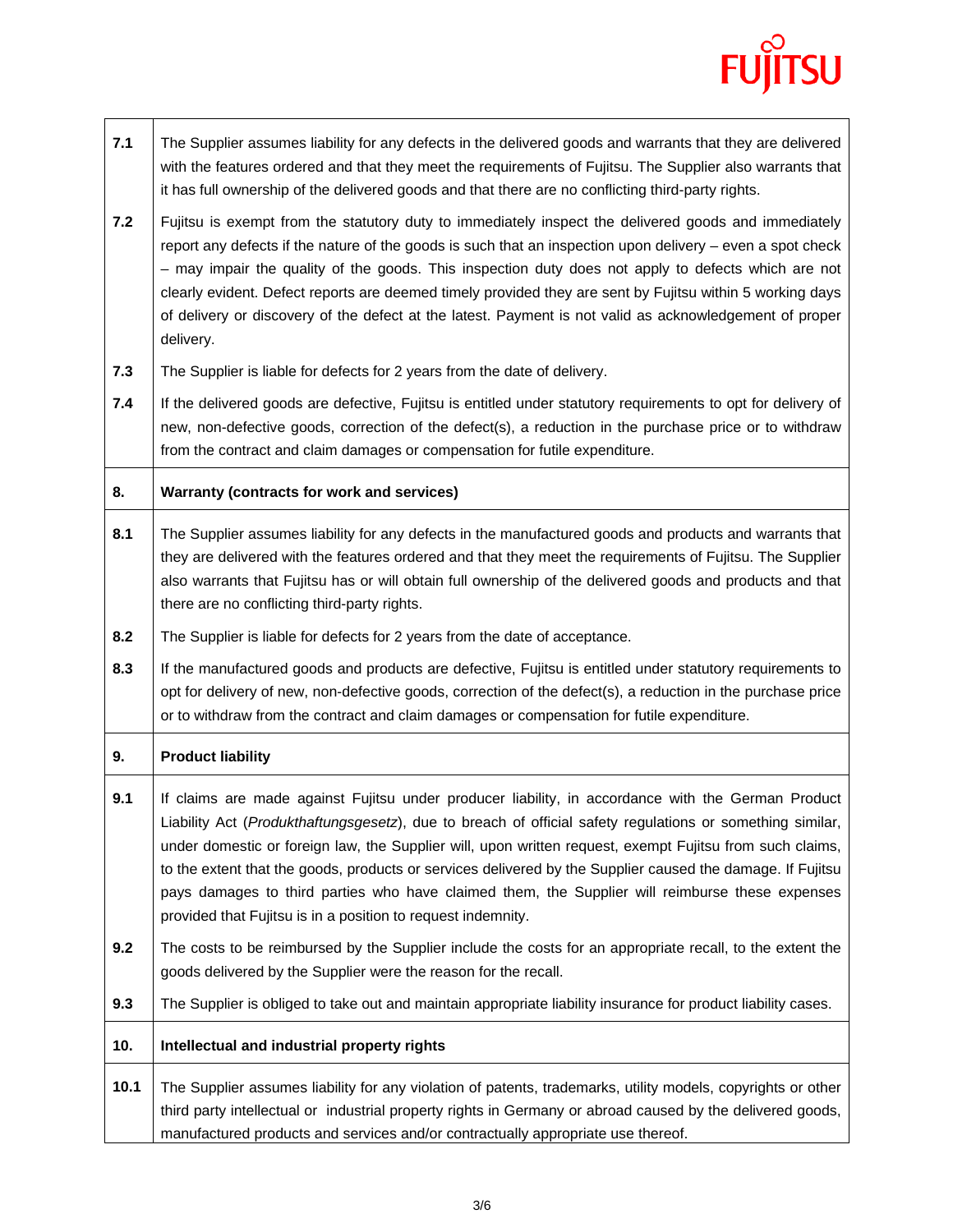

| 10.2 | In the event that the Supplier is obliged to pay damages due to a violation of industrial or intellectual<br>property rights, it shall also indemnify Fujitsu from all third-party claims without delay.                                                                                                                                                                                                                                                                                                                                                                                                                                                                                                                                                                                      |
|------|-----------------------------------------------------------------------------------------------------------------------------------------------------------------------------------------------------------------------------------------------------------------------------------------------------------------------------------------------------------------------------------------------------------------------------------------------------------------------------------------------------------------------------------------------------------------------------------------------------------------------------------------------------------------------------------------------------------------------------------------------------------------------------------------------|
| 11.  | Force majeure                                                                                                                                                                                                                                                                                                                                                                                                                                                                                                                                                                                                                                                                                                                                                                                 |
| 11.1 | Neither party is liable for force majeure events which impede the provision of services, temporarily hinder<br>or prevent proper implementation of the contract. Force majeure events include all circumstances<br>beyond the control of the parties, such as natural disaster, war and other military conflicts, civil unrest,<br>terrorist attacks, strikes and other circumstances occurring after conclusion of the agreement that are<br>unforeseen, severe and not caused by the contracting parties.                                                                                                                                                                                                                                                                                   |
| 11.2 | The party affected shall inform the other contracting party in writing immediately after the force majeure<br>event begins, of the nature of the event, the date and time it commenced and the expected effects on the<br>party's ability to meet its contractual obligations.<br>The affected party shall inform the other contracting party without delay when the force majeure event<br>has ended and resume fulfilment of its contractual obligations.                                                                                                                                                                                                                                                                                                                                   |
| 11.3 | Agreed deadlines for services and delivery will be extended reasonably according to the duration of the<br>force majeure event.                                                                                                                                                                                                                                                                                                                                                                                                                                                                                                                                                                                                                                                               |
|      | In the event that a continuation of the contractual relationship for the duration of the delay of delivery or<br>services caused by an event of force majeure is unacceptable for one of the parties, this party is entitled<br>to rescind or terminate the contract for good cause without a termination period. As a general rule, a<br>continuation of the contractual relationship will be deemed unacceptable when an event of force majeure<br>continues for more than 3 months, at the latest.                                                                                                                                                                                                                                                                                         |
| 12.  | Special provisions for production equipment and documentation for contract manufacturing                                                                                                                                                                                                                                                                                                                                                                                                                                                                                                                                                                                                                                                                                                      |
| 12.1 | Title to models, tools, moulds, drawings, plans and other production equipment and documentation made<br>available by Fujitsu to the Supplier remains with Fujitsu. Fujitsu's intellectual and industrial property rights<br>to the production equipment and documentation made available to the Supplier remain unaffected.<br>Production equipment and documentation paid for in full or in part by Fujitsu for the Supplier becomes<br>the property of Fujitsu as soon as production is complete.<br>If the Supplier acquires co-ownership of production equipment through combination, intermixture,<br>processing or for other reasons, it hereby transfers sole ownership to Fujitsu when full payment is made<br>for the goods delivered in association with the order(s) in question. |
| 12.2 | The Supplier shall store, maintain and care for the production equipment and documentation owned by<br>Fujitsu at its own expense and shall insure it against damage in line with normal business practice.                                                                                                                                                                                                                                                                                                                                                                                                                                                                                                                                                                                   |
| 12.3 | Without written consent from Fujitsu the production equipment and documentation owned by Fujitsu shall<br>be treated as strictly confidential and may not be copied, published, made available in any way to third<br>parties or used for any purpose other than that contractually agreed. When these items are no longer<br>required to carry out the order, they are to be returned without delay to Fujitsu for its disposal at the<br>Supplier's expense.<br>The Supplier is obliged to observe the obligations under sentences 1 and 2 also after the respective<br>order has been processed, and to impose obligations on its subcontractors accordingly. The<br>confidentiality obligation expires if the knowledge contained in the documentation becomes common                     |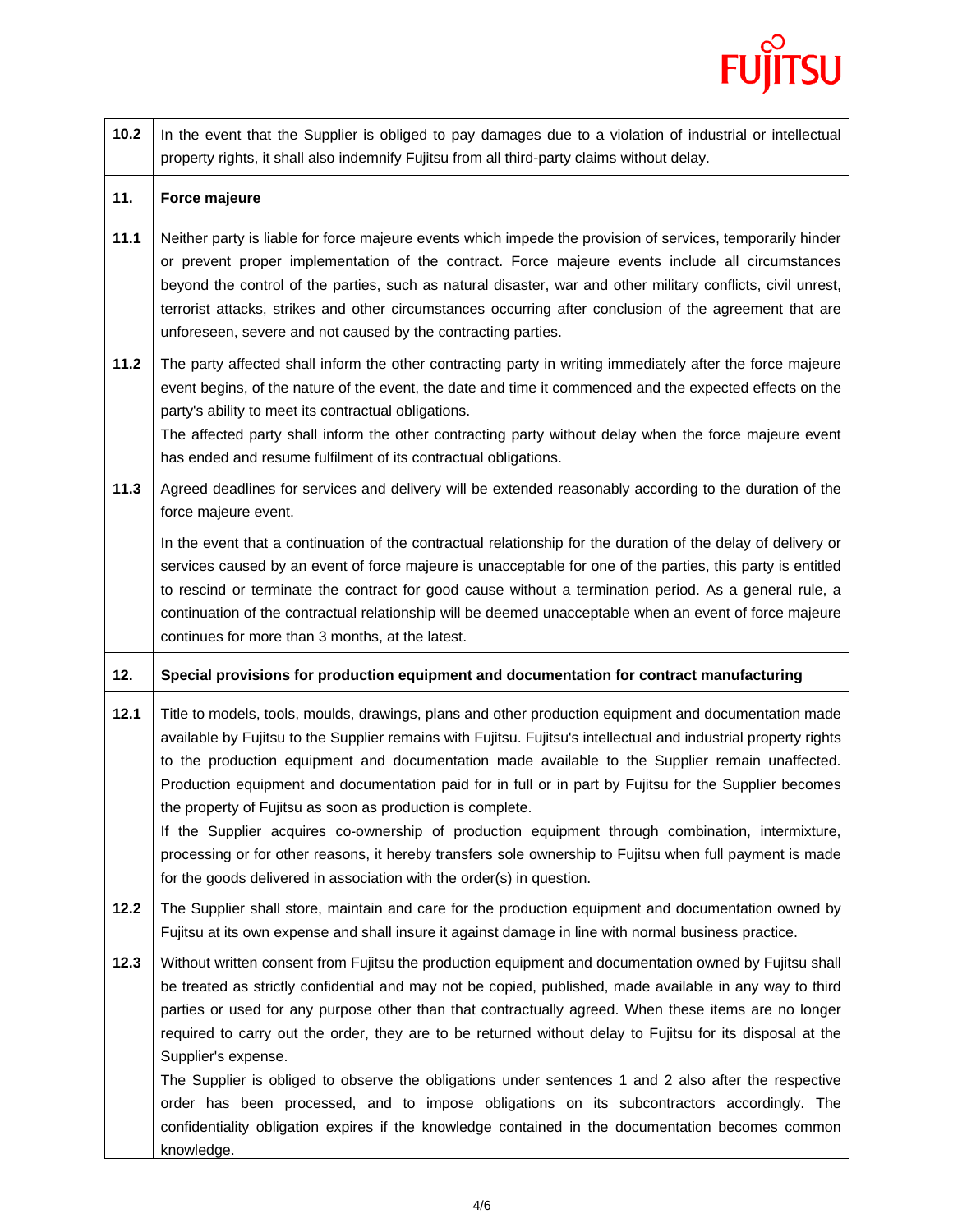

| 13.  | Special provisions for software development services                                                                                                                                                                                                                                                                                                                                                                                                                |
|------|---------------------------------------------------------------------------------------------------------------------------------------------------------------------------------------------------------------------------------------------------------------------------------------------------------------------------------------------------------------------------------------------------------------------------------------------------------------------|
| 13.1 | In the event that Open Source Software is used, the Supplier assumes liability that this use is<br>documented in accordance with industry standards and the requirements of the respectively applicable<br>Open Source License Conditions and is disclosed to Fujitsu. In particular, the Supplier will adhere to all<br>requirements of the respectively applicable Open Source License Conditions and will disclose these<br>requirements to Fujitsu.             |
|      | In the event that Open Source Software is used, the Supplier also assumes liability that he will take all<br>necessary steps required according to the respectively applicable Open Source License Conditions to<br>prevent a so-called viral effect or a so-called infection of further parts of the software.                                                                                                                                                     |
| 13.2 | The Supplier grants Fujitsu the exclusive, worldwide and perpetual, right to use the software or software<br>components developed by the Supplier in an unlimited manner and in any way. This right of use<br>includes, in particular, the right to copy, translate, change, connect with other software or otherwise<br>amend the software as well as the right to distribute, communicate to the public or otherwise exploit the<br>software and any copies made. |
| 13.3 | For software development services the delivery will include the delivery of the object code, the source<br>code and documentation according to industry standards.                                                                                                                                                                                                                                                                                                  |
| 14.  | Assignment, set-off, right of retention                                                                                                                                                                                                                                                                                                                                                                                                                             |
| 14.1 | This contract, or individual rights and obligations contained in it, may only be transferred by the Supplier<br>to third parties with the prior written consent of Fujitsu.                                                                                                                                                                                                                                                                                         |
| 14.2 | The Supplier may only set off against claims that are undisputed or declared enforceable by a binding<br>and final court decision. This also applies to legal rights of retention or refusal to perform.                                                                                                                                                                                                                                                            |
| 15.  | <b>Rescission</b>                                                                                                                                                                                                                                                                                                                                                                                                                                                   |
|      | In the event that the Supplier does not fulfil his contractual obligations, or fails to fulfil them satisfactorily<br>for whatever reason, Fujitsu may, after expiry of an adequate extension period, rescind the contract and,<br>if the Supplier is at fault, demand compensation for non-fulfilment.                                                                                                                                                             |
| 16.  | Place of performance, jurisdiction                                                                                                                                                                                                                                                                                                                                                                                                                                  |
| 16.1 | The place of performance for the obligations incumbent upon both parties is Langen.                                                                                                                                                                                                                                                                                                                                                                                 |
| 16.2 | The sole place of jurisdiction for all disputes arising from or in connection with the contract shall be<br>Frankfurt am Main District Court. The right of Fujitsu to sue the Supplier in another place of jurisdiction<br>shall remain unaffected.                                                                                                                                                                                                                 |
| 17.  | <b>Applicable law</b>                                                                                                                                                                                                                                                                                                                                                                                                                                               |
|      | The legal relationships of the parties are governed by the laws of the Federal Republic of Germany to the<br>exclusion of provisions of private international law. The United Nations Convention on Contracts for the<br>International Sale of Goods (CISG) shall not apply.                                                                                                                                                                                        |